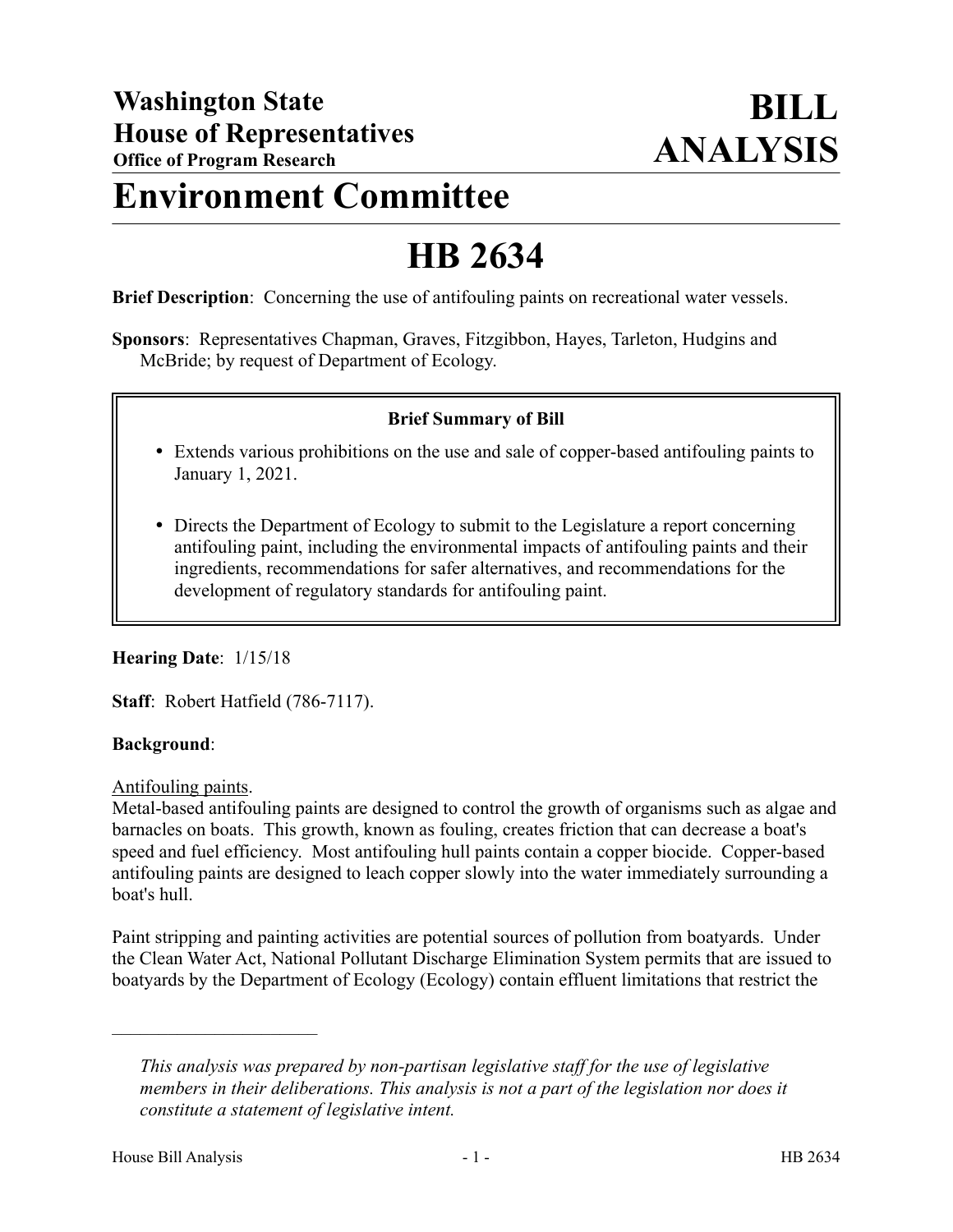volume and concentration of heavy metals and other pollutants, including copper, that are discharged.

#### Recreational Water Vessels - Antifouling Paints Law.

In 2011, Washington enacted legislation for the purpose of phasing out copper-based antifouling paint. Among other things, the 2011 legislation set timelines for the phase-out of copper-based antifouling paint on recreational water vessels, established civil penalties, and directed Ecology to provide a report to the Legislature concerning antifouling paint.

Recreational water vessels are defined as a vessel that is less than 65 feet in length and is used primarily for pleasure or leased, rented, or chartered to a person for the pleasure of that person. It does not include a vessel that is subject to United States Coast Guard inspection and is engaged in commercial use or carries paying passengers.

#### Antifouling Paints Law - Timelines.

The 2011 legislation established the following timelines:

- Beginning January 1, 2018, new recreational water vessels with copper-based antifouling paint may not be sold in the state.
- Beginning January 1, 2020, the sale of antifouling paint containing more than 0.5 percent copper intended for use on recreational water vessels is prohibited.
- Beginning January 1, 2020, antifouling paint containing more than 0.5 percent copper may not be applied to a recreational water vessel.

#### Antifouling Paints Law - Antifouling Paint Report.

The 2011 legislation required Ecology to study how antifouling paints affect marine organisms and water quality. In addition, Ecology was required to survey the manufacturers of antifouling paints to determine the types of antifouling paints available in the state. Ecology was required to submit its report to the Legislature by December 31, 2017.

#### Results of Antifouling Paint Report.

Ecology issued its report on antifouling paints in December 2017. Among other findings, the report found that banning copper in antifouling paints may lead to the increase use of other, more toxic biocides. Ecology has recommended that the ban on copper paints be delayed until Ecology can review additional data on the impacts of alternative biocides in antifouling paint.

### **Summary of Bill**:

The effective dates of the following prohibitions are all extended to January 1, 2021:

- prohibition on sale of new recreational water vessels with copper-based antifouling paint;
- prohibition on sale of antifouling paint containing more than 0.5 percent copper intended for use on a recreational water vessel; and
- prohibition on the application of antifouling paint containing more than 0.5 percent copper to a recreational water vessel.

Wood boats, which are defined as a recreational water vessel with an external hull constructed entirely of wood planks or sheets, are exempt from the prohibition on the sale of new recreational boats with copper-based antifouling paint, and from the prohibition on the